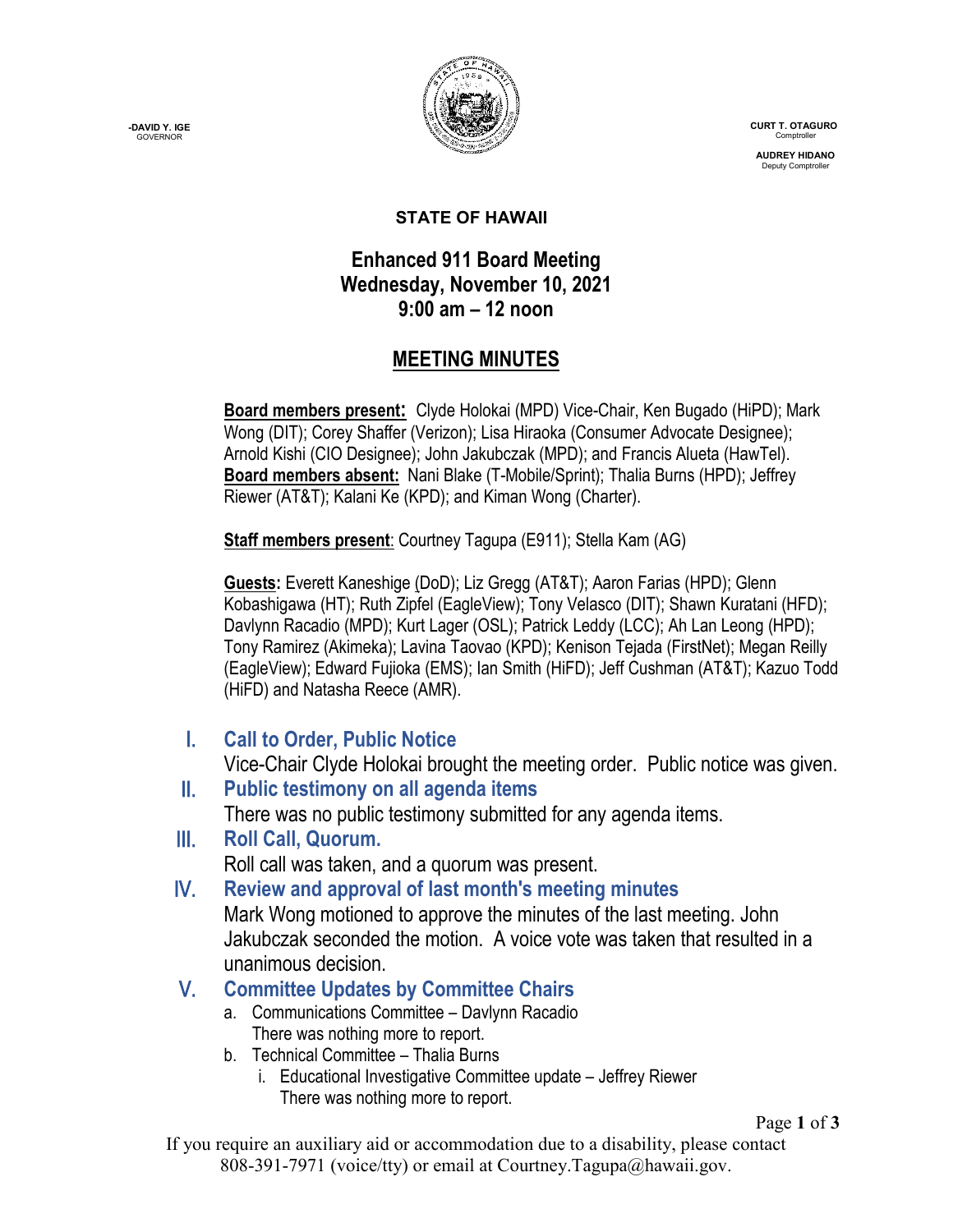- ii. Advisory Committee Everett Kaneshige There was nothing further to report.
- c. Finance Committee Courtney Tagupa for Kiman Wong Nothing further to report.
	- i. Review of monthly and Y-T-D Cash Flow

## **VI. PSAP Status Updates**

a. Kauai PSAP – Kalani Ke

Staffing is at 19, with one under background investigation. We are working on increasing minimum staffing from 3 to 4. We are losing Lieutenant Rivera in dispatch, but he will be replaced in December.

- b. Oahu HPD Aaron Farias The is nothing more to report.
- c. Oahu HFD Shawn Kuratani There is nothing more to report.
- d. Oahu EMS Edward Fujioka There is nothing more to report.
- e. Molokai Clyde Holokai There is nothing more to report.
- f. Maui PD John Jakubczak There is nothing more to report.
- g. Hawaii PD Kenneth Bugado, Jr. There is nothing more to report.
- h. Hawaii FD Ian Smith There is nothing more to report.

## **VII. Executive Director's Report**

There is nothing to report.

# **VIII. Items for Discussion, Consideration, and Action**

- a. 911 Timeline Update-Nothing to report
- b. FirstNet update Kenison Tejada FirstNet Board has nine new members. Everyone on the board is a public safety professional. There will be a FirstNet board meeting that anyone will be able to attend.
- c. Request for funding approval:
	- 1. EMS CAD License \$23,000

Francis Alueta motioned to approve the funding request. John Jakubczak seconded the motion. A voice vote was taken that resulted in a unanimous decision from all board members in attendance.

- 2. HFD CAD License \$23,000 John Jakubczak motioned to approve. Lisa Hiraoka seconded the motion. A voice vote was taken that resulted in a unanimous decision by all board members present.
- 3. HiPD NENA Standards & Best Practices Conf.– (2) \$7,000. Mark Wong motioned to approve the funding request. John Jakubczak seconded the motion. A voice vote was taken that resulted in a unanimous decision by all board members present.
- 4. MPD Additional Funding for CAD Maintenance \$60,743.60 (new amount \$422,344)

Mark Wong motioned to approve. John Jakubzak seconded the motion. A voice vote was taken that resulted in a unanimous vote from all board members present.

If you require an auxiliary aid or accommodation due to a disability, please contact 808-391-7971 (voice/tty) or email at Courtney.Tagupa@hawaii.gov.